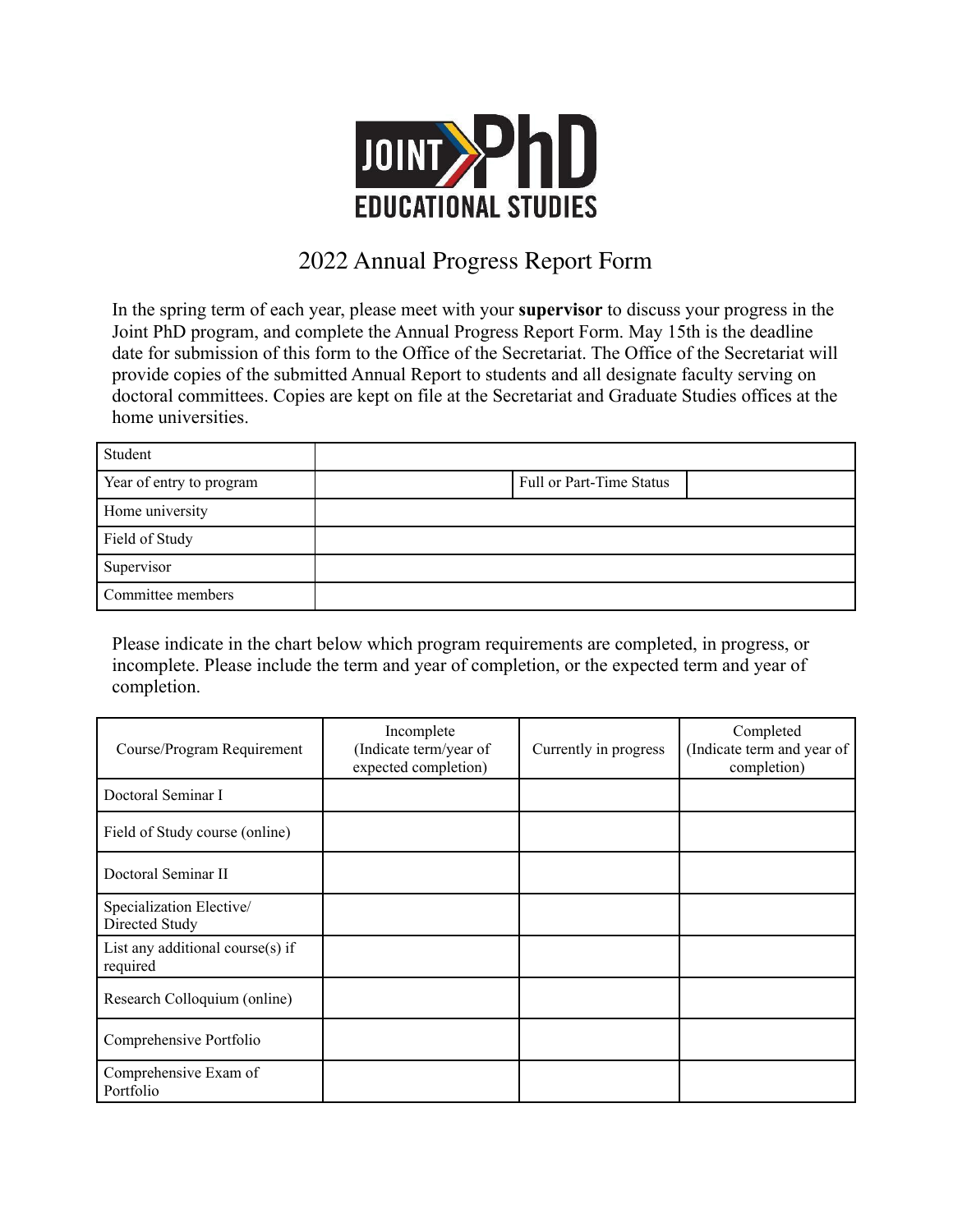| Dissertation Proposal                                    |  |  |
|----------------------------------------------------------|--|--|
| Dissertation (indicate expected<br>date of oral defence) |  |  |

1. Please reflect on your experiences and accomplishments in the program over the past year. Use extra paper if necessary.

2. Please describe your goals for the coming academic year.

3. If you plan to be enrolled full time in the next academic year, please describe funding sources, including (successful) applications for internal or external funding.

5. Supervisor's Comments: